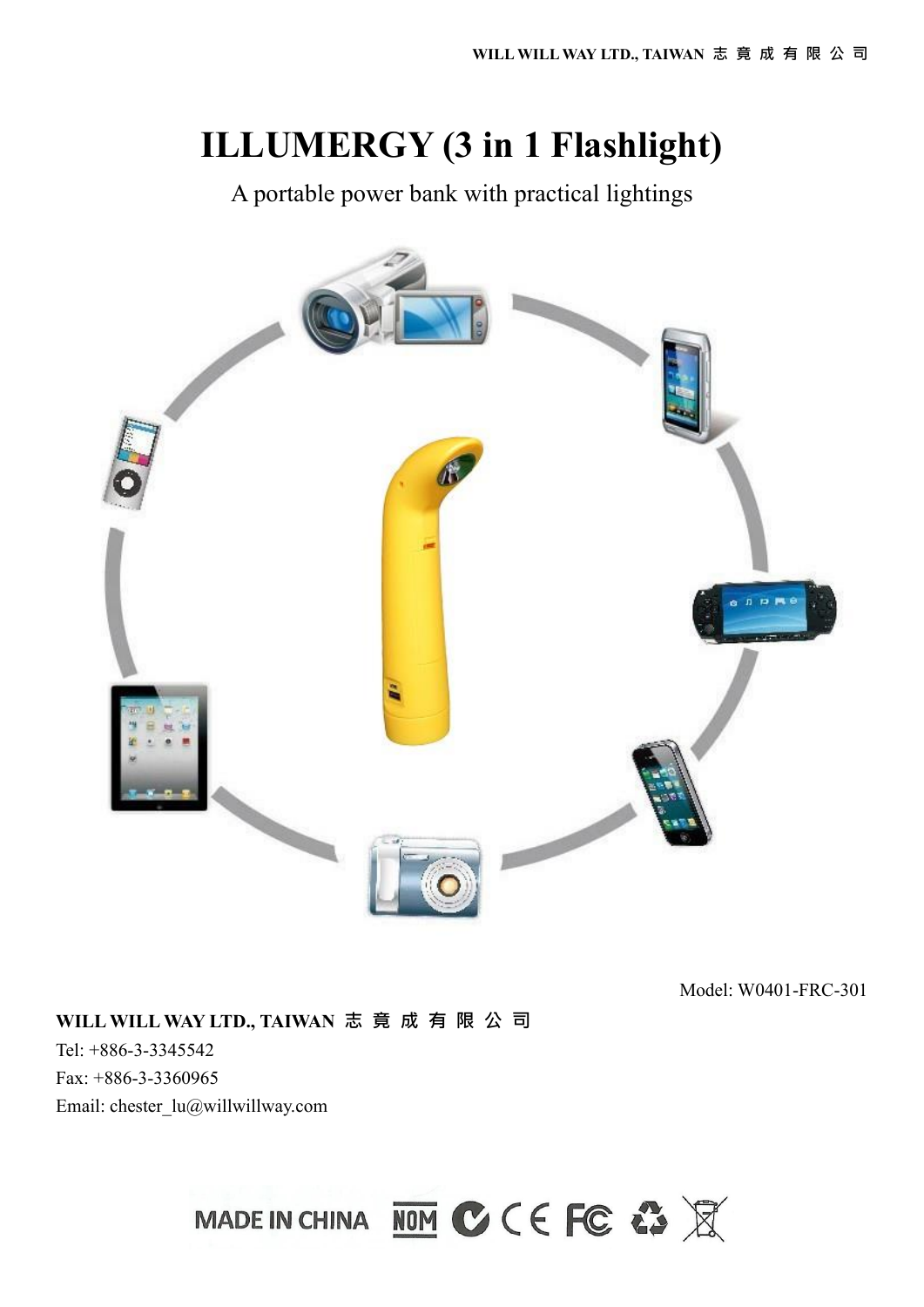## *Function*

ILLUMERGY, a portable gadget equipped with rechargeable Li-ion battery, provides some practical functions:

÷ **Flashlight (LED):**



When the user holds *Illumergy* and selects the flashlight mode, the bottom 1 W LED comes up for illuminating in dark.



**Reading/Table lamp (LED):**



When the user selects the lamp mode and then normally puts *Illumergy* on the table, the top 1 W LED comes up as a table lamp for reading and so on within dark.



**Power bank:**



When the battery of mobile gadget gets powerless outdoors, *Illumergy* plays a role as power bank (2600 mAh) for helping charge.

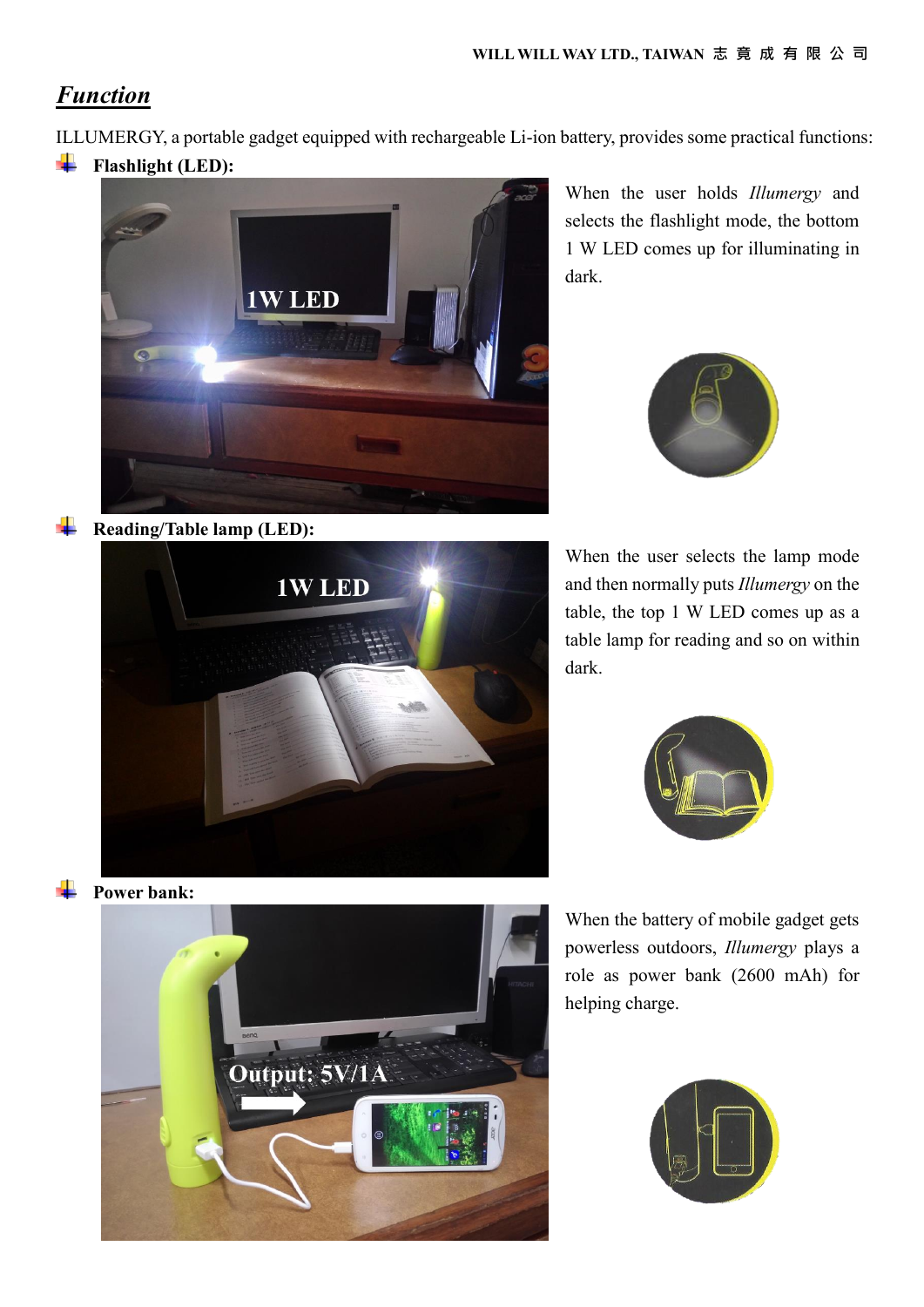### *Instructions*



# *Specification* **(2-year warranty)**

| Flashlight                 |              | 1 W LED with high brightness    |
|----------------------------|--------------|---------------------------------|
|                            |              | (Produced / Packaged in Taiwan) |
| <b>Table lamp</b>          |              | 1 W LED with high brightness    |
|                            |              | (Produced / Packaged in Taiwan) |
| <b>Plastic case</b>        |              | Heat-resistant ABS              |
| <b>Continuous lighting</b> |              | 15 hours after fully charged    |
| <b>Output (Power bank)</b> |              | $DC / 5 V$ , 1 A (USB)          |
| <b>Input (Charging)</b>    |              | $DC / 5 V$ , 1 A (Micro USB)    |
| <b>Backup battery</b>      | <b>Model</b> | 18650                           |
|                            | Capacity     | 2600 mAh                        |
| <b>Battery Protection</b>  |              | Overcharge/discharge            |
|                            |              | Reverse connection              |
| Weight                     | w/o battery  | 90 g                            |
|                            | w/battery    | 135 g                           |
| Length                     |              | $21 \text{ cm}$                 |